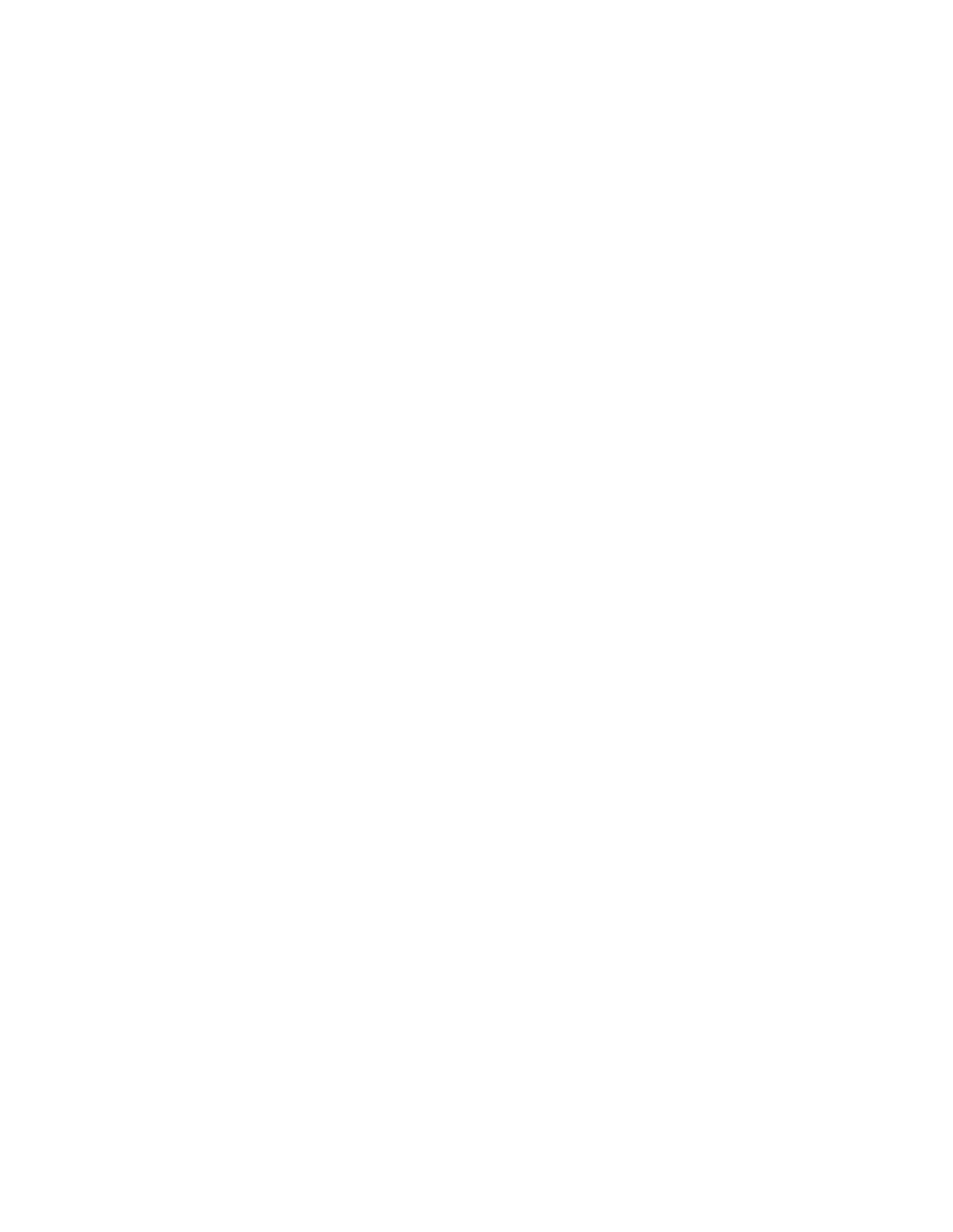### **Five Views of the Future™ A Strategic Analysis Framework**  Overview and Methods

Technology Futures, Inc. has developed a strategic analysis framework, Five Views of the Future™, that allows us to take maximum advantage of a large variety of proven methods when conducting technology/market forecasts. The framework is based on the five ways people view the future as extrapolators, pattern analysts, goal analysts, counter punchers, or intuitors. The descriptions below explain the rationale on which each view is based, list several methods that are associated with that view, and indicate whether typical results from each of the methods are quantitative or qualitative in nature.

Each way of looking at the future has its advantages and shortcomings. However, our experience has been that, typically, more valid forecasts result from using a variety of methods from different views rather than any one. Thus, in our technology/market forecasting projects, TFI normally uses methods from at least two different views. These five views, as illustrated in the following chart, individually and in concert, provide the foundation for a powerful forecasting program.



#### **Five Views of the Future™, A Strategic Analysis Framework**

**Copyright © 2000, 2005, Technology Futures, Inc.** All rights reserved. No part of this white paper may be reproduced in any form or by any means, other than short quotes to be used in reviews, without express permission from the publisher. Printed in the United States of America. **Published by Technology Futures, Inc.** 13740 Research Blvd., Bldg C, Austin, Texas 78750-1859, (800) 835-3887 or (512) 258-8898, Fax: (512) 258-0087, email: info@tfi.com, www.tfi.com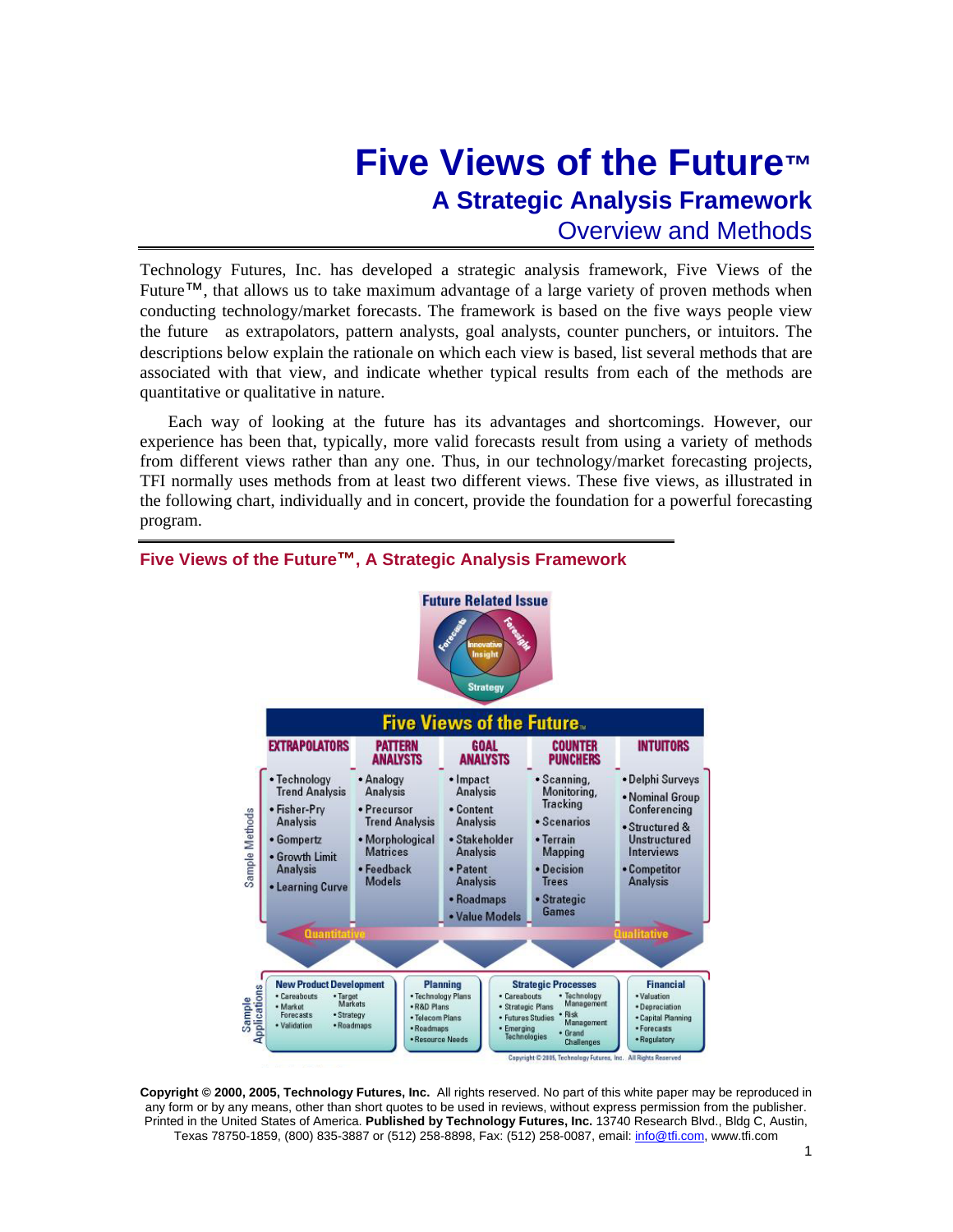#### **Extrapolators**

Extrapolators believe that the future will represent a logical extension of the past. Large-scale, inexorable forces will drive the future in a continuous, reasonably predictable manner, and one can, therefore, best forecast the future by identifying past trends and extrapolating them in a reasoned, logical manner. Methods associated with this view include:

*Technology Trend Analysis* is based on the observation that advances in technologies tend to follow an exponential improvement process. The technique uses early improvement data to establish the rate of progress and extrapolates that rate to project the level of progress at various times in the future. Results produced by this technique are typically highly quantitative. In practice, this technique is typically used to forecast developments such as the speed of operation, level of performance, cost reduction, improved quality, and operating efficiency.

*Fisher-Pry Analysis* is a mathematical technique used to project the rate of market adoption of technically superior new technologies and, when appropriate, to project the loss of market share by old technologies. The technique is based on the fact that the adoption of such new technologies normally follows a pattern known to mathematicians as the "Logistic Curve." This adoption pattern is defined by two parameters. One of these parameters determines the time at which adoption begins, and the other determines the rate at which adoption will occur. These parameters can be determined from early adoption data, and the resulting pattern can be used to project the time at which market takeover will reach any given level. Results produced by this technique are highly quantitative. The technique is used to make such forecasts as how the installed base of telecommunications equipment will change over time, how rapidly a new chemical production process will be adopted, and the rate at which digital measuring devices will replace analog devices in petroleum refineries.

*Gompertz Analysis* is very similar in concept to Fisher-Pry Analysis. It is a better model for adoptions that are driven by the technical superiority of the new technology, but where customers do not suffer any significant penalty for not adopting the new technology at any given time. Like Fisher-Pry analysis, Gompertz analysis projects adoption by use of a two parameter mathematical model. In similar manner, early adoption is used to determine the parameters and the resulting adoption curve. Results are highly quantitative, and the technique is often used to project adoption of consumer products such as high-definition television, camcorders, and new automobile features.

*Growth Limit Analysis* utilizes a mathematical formulation known as the Pearl Curve to project the pattern in which maturing technologies will approach development limits. This can often be useful to organizations for analyzing maturing technologies, setting feasible research goals, and determining the utility of additional development spending. The technique can also be useful in determining if new technical approaches can be used to overcome apparent technical limits.

*Learning Curve* techniques are based on the fact that, as more and more items of a given type are produced, the price of production tends to decrease at a predictable rate. For example, each doubling of the total number of a particular item produced might result in a cost reduction of 15%. In some cases, key technical parameters may improve in a similar pattern. The learning curve phenomenon is reflected as a straight line on log-log graph paper, which makes projection relatively simple. Results from the use of this technique are highly quantitative. The technique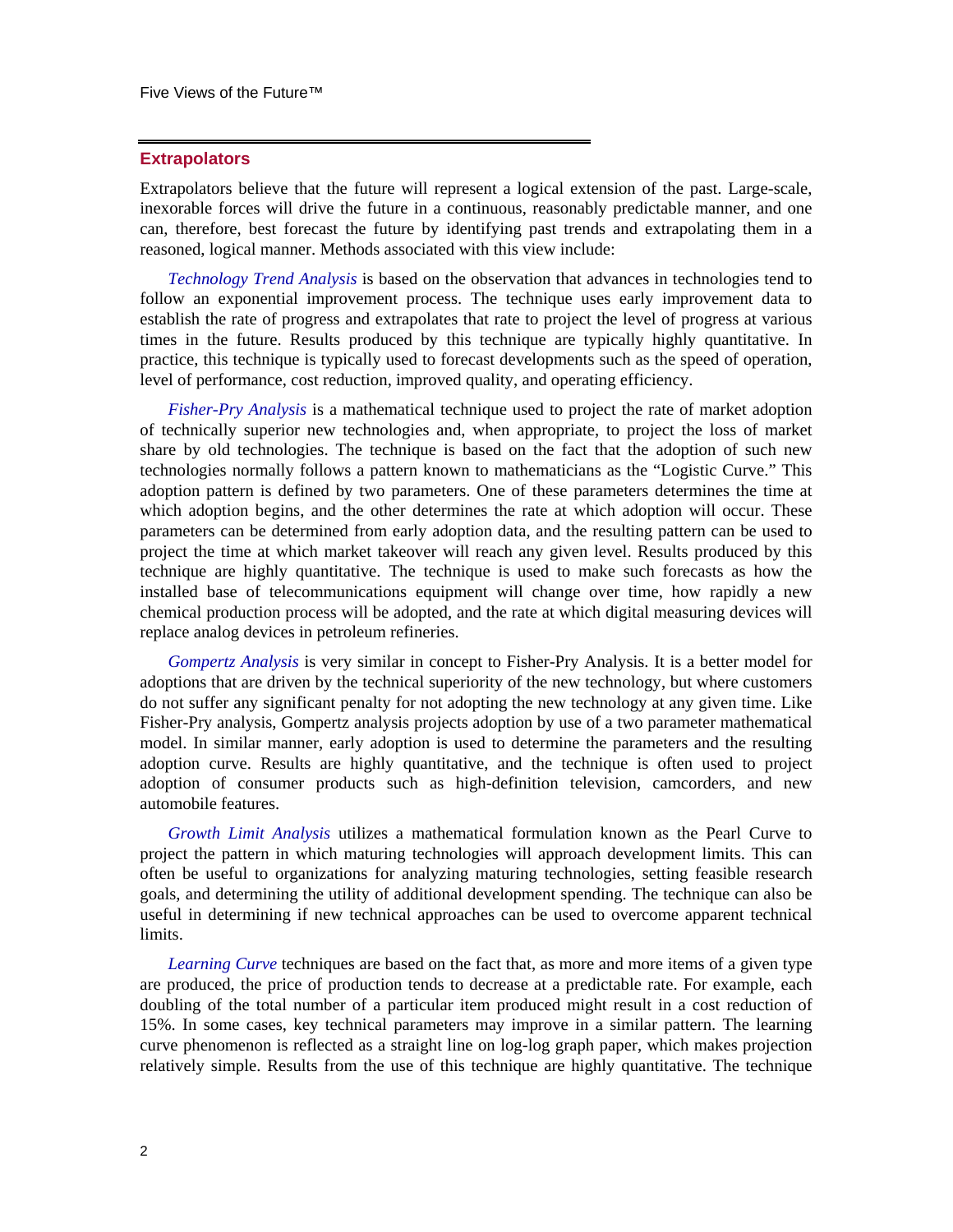can be used for setting price and technical performance targets for developing technologies, particularly in the middle stages of their development.

#### **Pattern Analysts**

Pattern analysts believe that the future will reflect a replication of past events. Powerful feedback mechanisms in our society, together with basic human drives, will cause future trends and events to occur in identifiable cycles and predictable patterns. Thus, one can best address the future by identifying and analyzing analogous situations from the past and relating them to probable futures. Methods associated with this view include:

*Analogy Analysis* is based on the observation that the patterns of technical development and market capture for new technologies are often similar to those for like technologies in the past. In applying this technique, forecasters identify appropriate analogies and analyze similarities and differences. Normally, it is desirable to identify more than one applicable example in order to minimize the probability of selecting false or inappropriate analogies. The results from application of this technique are typically semi-quantitative in nature, and they are often presented as a range of possibilities rather than a single projection.

*Precursor Trend Analysis* takes advantage of the fact that, often, the development of one technology lags the development of a related one by a constant period. For example, the first application of technical advances in passenger cars typically occurs approximately four years after their application in racecars. Similarly, the application of new technologies in commercial products tends to follow laboratory demonstration by a relatively constant period. One can, thus, project the status of the lag technology at some future date by observing the status of the lead technology today. This technique also allows the extension of lag technology forecasts by building on forecasts of lead technologies. Results from using this technique are highly quantitative.

*Morphological Matrices* provide a formal method for uncovering new product and process possibilities. In applying this technique, users first determine the essential functions of the product or process. Next, the different means by which each of these functions could be satisfied are listed. Finally, the matrix can be used to identify new, reasonable combinations of these means that could result in practical new products or processes. Results of the application of this technique are qualitative in nature. The technique can be used to identify non-obvious, new opportunities for a company. This technique can also be used to identify products and processes that competitors might be developing or considering.

*Feedback Models* provide a means for tracking the interactions that will connect technical, economic, market, societal, and economic factors as the future unfolds. In using this technique, computer models are developed that mathematically specify the relationships between each of the relevant factors. For example, advances in technology may result in improved products that may result in increased sales that may provide more funds for further advances in technology. The results of this technique are highly quantitative, but are often used to examine qualitative consequences of trends, events, or decisions. The technique is most commonly used in the formulation of high-level strategies or policy.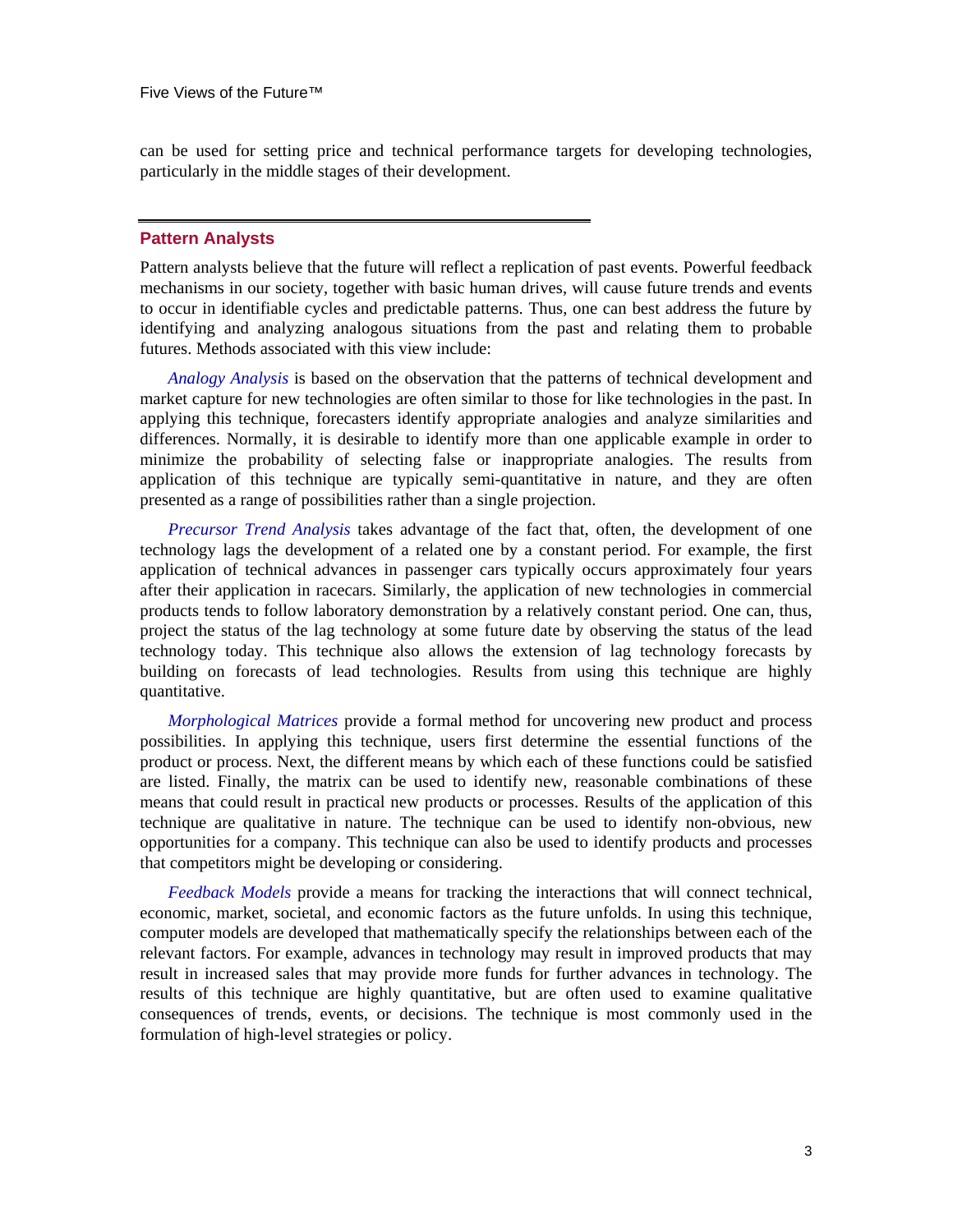#### **Goal Analysts**

Goal analysts believe that the future will be determined by the beliefs and actions of various individuals, organizations, and institutions. The future, therefo re, is susceptible to modification and change by these entities. Thus, the future can best be projected by examining the stated and implied goals of various decision makers and trendsetters, by evaluating the extent to which each can affect future trends and events, and by evaluating what the long-term results of their actions will be. Methods associated with this view include:

*Impact Analysis* provides a simple, formal method for taking into account the fact that, in a complex society such as ours, trends, events, and decisions often have consequences that are neither intended nor foreseen. The technique combines the use of left-brain and right-brain thinking to project the secondary, tertiary, and higher-order impacts and implications of such occurrences. Results are qualitative in nature. The technique is often used to analyze potential consequences of projected technical advances or to determine areas in which forecasting efforts could best be directed.

*Content Analysis* is founded on the concept that the relative importance of social, political, commercial, and economic issues are reflected by the amount of media attention the issue receives. Thus, by measuring changes in such factors as column-inches in newspapers, time allocated on television, and, more recently, numbers of items on the Internet, forecasters can project the direction, nature, and rate of change. In the technical arena, this technique can, to some degree, be used to project advances in new technologies, as well as growing market attraction. The results are often displayed in a quantitative format. However, they are typically used only for qualitative analysis.

*Stakeholder Analysis* is a formal method for measuring the influence that various individuals and institutions can have on the way the future develops.

- It explicitly identifies those people and organizations, internal and external, that have a "stake" in particular decisions, projects, or programs.
- It analyzes the importance that each individual or group assigns to these issues and the relative influence they may have on developments.

The results from this technique are normally semi-quantitative. It is often used to test the validity of forecasts that might be impacted by unexpected opposition or support.

*Patent Analysis* is based on the presumption that increased interest in new technologies, together with conviction of their practicality and appeal, will be reflected in increased R&D activity which, in turn, will be reflected by increased patent activity. Thus, it is presumed that one can both identify new technology opportunities and assess the state of development of given technologies by analyzing the pattern of patent application in appropriate fields. Results are often presented in quantified terms; however, their use in decision-making is normally based on a qualitative evaluation.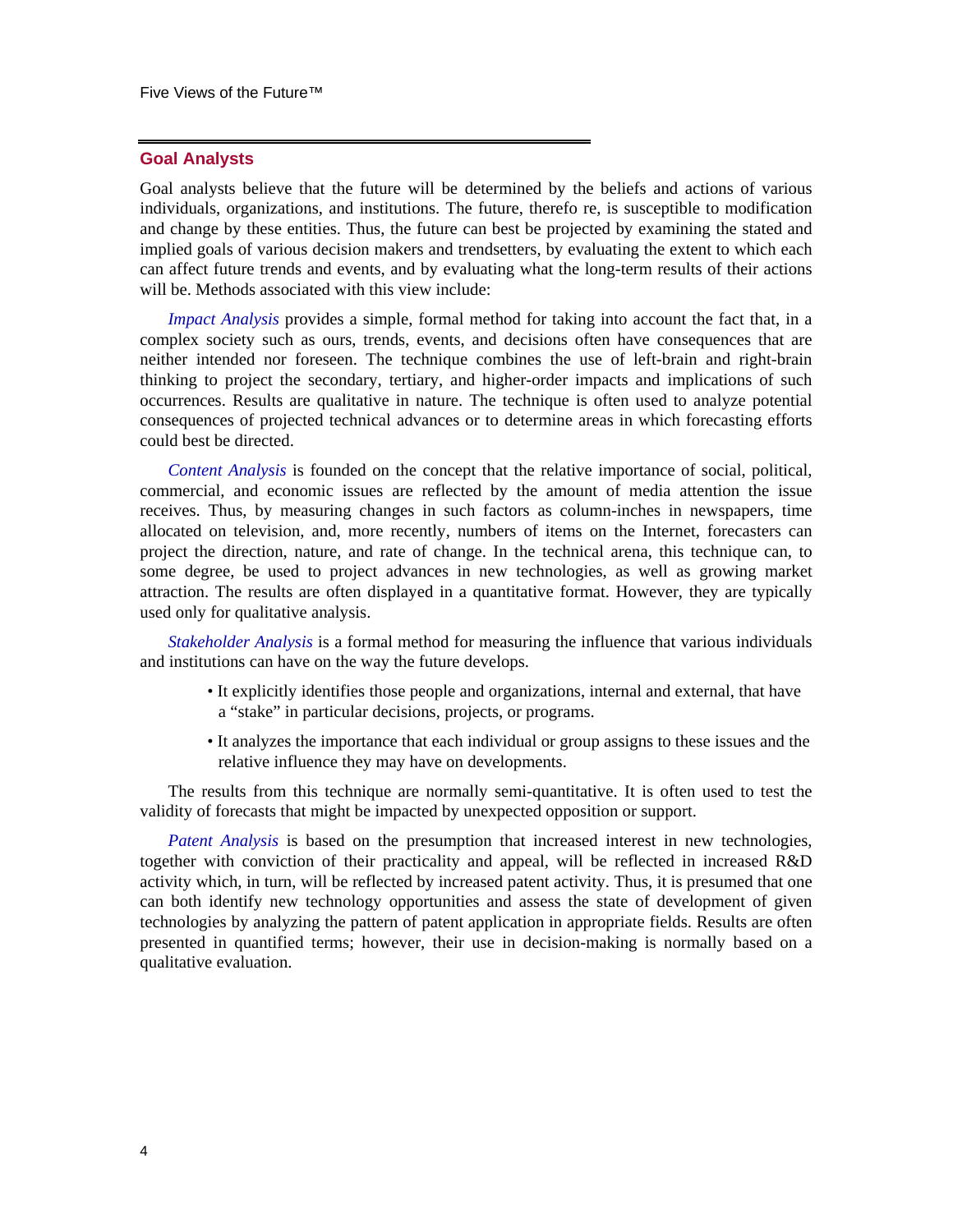#### **Counter Punchers**

Counter punchers believe that the future will result from a series of events and actions that are essentially unpredictable and, to a large extent, random. Therefore, one can best deal with the future by identifying a wide range of possible trends and events, by carefully monitoring developments in the technical and social environments, and by maintaining a high degree of flexibility in the planning process. Methods associated with this view include:

*Scanning*, *Monitoring*, and *Tracking* techniques are founded on the observation that, for most new technologies, a finite—often considerable—amount of time is required to traverse the steps between ideation and commercialization. Thus, if one is alert, changes in technology, market, and other business factors can be discerned in time to take advantage of them. All three techniques are employed to identify and evaluate developments that might materially impact the organization's operations and strategies. Although the three techniques are similar in many respects, they differ in purpose, methodology, and degree of focus. *Scanning* seeks to identify any trend or event that might impact the organization and is, therefore, by design, essentially unfocused. *Monitoring* is designed to follow general trends in specified areas and is, thus, more focused than scanning. *Tracking* is designed to carefully follow developments in a limited area and is, consequently, highly focused. Results from each of these techniques can vary between highly quantitative to basically qualitative. However, in general terms, results are less quantitative in scanning activities and more quantitative in tracking activities.

The *Alternate Scenarios* technique provides a structured method for integrating a number of individual forecasts into a series of comprehensive, feasible narratives about how the future might develop. It provides a vehicle for combining many forecasts in a format that allows decision makers to effectively relate the implications of the combination of all forecasts. The results from this technique can range from highly quantitative to purely qualitative, depending on the objectives of the effort, its organization, and purposes to which it will be put. This technique is typically used to assist executives in critical decision-making. Although a single scenario can be used for making decisions, the use of a series of alternate scenarios allows executives to take into account the fact that the future can never be projected with certainty. It also enables determination of how appropriate flexibility can be built into plans.

*Monte Carlo Models* are computer models that take explicit account of the fact that all projections of future trends and events are, fundamentally, probabilistic in nature. In this technique, all of the steps involved in the development of a new technology are identified, and their interrelationships specified in a mathematical model. Numerical values are assigned to the probability of each event occurring in various ways and to the length of time it will take each event to occur. The model is then run numerous times to determine the probability of various overall outcomes. The results of the technique are highly quantitative, and the technique can be used to project technology development times and patterns, to allocate resources, and to track the development of emerging technologies.

#### **Intuitors**

Intuitors are convinced that the future will be shaped by a complex mixture of inexorable trends, random events, and actions of key individuals and institutions. Because of this complexity, there